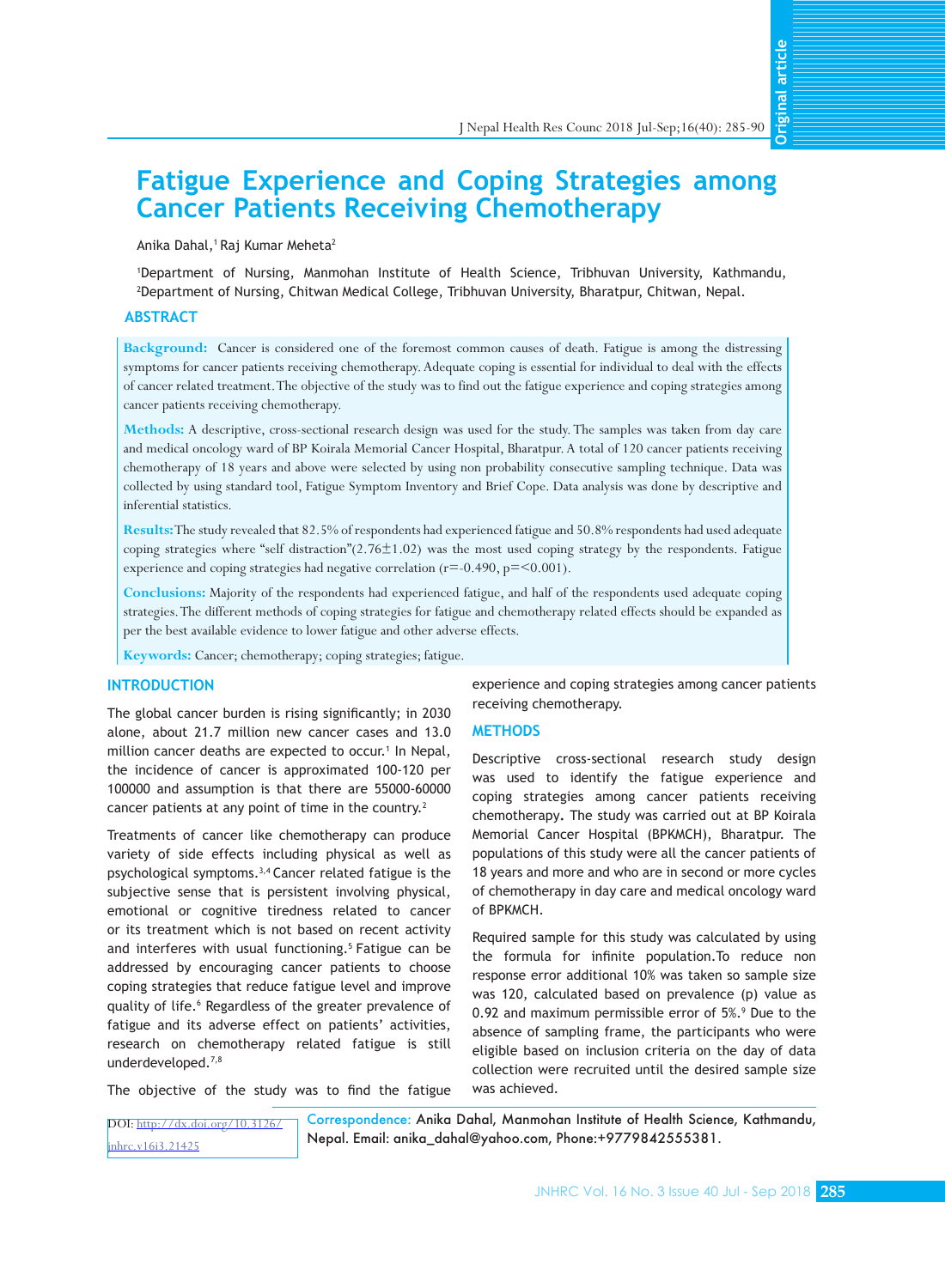#### Fatigue Experience and Coping Strategies among Cancer Patients Receiving Chemotherapy

The non probability consecutive sampling technique was used for selection of any type cancer patients who are in two or more cycles of chemotherapy. Researcher identified the sample from day care unit and medical oncology ward by verbally asking the patients their age and number of chemotherapy cycles.

Semi-structured interview schedule was developed after reviewing of related literature for collection of data on different independent variables of the participants. And standardized tool, Fatigue Symptom Inventory tool and Brief Cope tool wasused to find out the fatigue experience and coping strategies among cancer patients receiving chemotherapy respectively.

Tool 1: Related to socio-demographic characteristics of the patient

Tool 2: Fatigue Symptom Inventory.10

Tool 3: Brief Cope scale for coping strategies.<sup>11</sup>

The Fatigue Symptom Inventory (FSI) includes 14-items that comprised four subscales; severity, frequency, diurnal variation of fatigue and interference with quality of life. Respondents rate severity on 11-point scales (0, not at all fatigued; 10, as fatigued as I could be) based on past week. Seven items assesses the level to which fatigue interferes with general activity, ability to bathe and dress, relations with others, enjoyment of life, ability to concentrate, and mood which is measured on a scales of 0, no interference and 10, extreme interference) Two items were used to measure the frequency of fatigue that respondents felt (Range 0-7) and part of each day on average they felt fatigued (0, none of the day;10: the entire day). Diurnal variation is measured using a single item about daily patterns of fatigue by using 4 points rating scale. The average of the 14 items was obtained, where the average score 3 or more indicated clinically meaningful fatigue.10

Brief Cope Scale was used to find the coping strategies of cancer patients. The scale comprised of 14 subscales (self-distraction, use of instrumental support, behavioral disengagement, active coping, denial, substance use, use of emotional support, ,positive reframing, planning, humor, acceptance, religion and self-blame) with 28 items (two items for every dimension) and rated by the four-point Likert scale". Responses are then added to obtain total score. The higher score specified the higher used of the coping strategies (Carver, 1997).

FSI and Brief Cope are valid and reliable tool. FSI Reliability, Cronbach's alpha: 0.92-0.94.<sup>12</sup> Brief Cope Reliability, Cronbach's alpha: 0.789.13

The research instrument content validity was set by research advisor, subject expert and linguistic professionals.

Two stage back translation of the research instrument was done. The research instrument was pre tested done among 12 cancer patients who met the inclusion criteria at the cancer units of BPKMCH, Chitwan which was excluded in the data collection. The internal consistency of instrument was established by Cronbach' Alpha test where the test results were, FSI Reliability, Cronbach's alpha: 0.79 and Brief Cope Reliability, Cronbach's alpha: 0.75

Data was collected after getting ethical clearance from Institutional Review Board and approval letter from Chitwan Medical College, Chitwan. Informed consent was obtained from respondents before interviewing them.

The data was collected from 2073/06/16 – 2073/07/26 in day shift and 7-8 respondents were interviewed per day taking 30 minutes for one respondents.

The data was analyzed using the IBM SPSS version 20 for analysis. Chi square test was checked between dependent and independent variables to establish associations. Spearman's correlation coefficient test was used to find out the is relationship between the dependent variables

## **RESULTS**

The respondents mean age was  $47.95(\pm 13.46)$  years. Regarding the gender of the respondents, 52.5% were female and 47.5% were male. Concerning the economic condition, 42.5% of the respondents had enough for a year, while 35% of the respondents said that they don't have enough for a year, even before the illness. Majority of respondents (71.7%) didn't have family history of cancer. Concerning the family support, 95.0% of the respondents had family support and 5.0 % didn't have support from the family. Regarding dietary habits, 67.5%were non vegetarian and 32.5% respondents were vegetarian. In regards to exercise, 22.5% respondents exercised regularly. Respondents with carcinoma (ca) breast were 24.2% followed by ca lungs (14.2%) and gynecological cancer. Similarly, in regards to the time since diagnosis, 37.5% of respondents were receiving treatment since last six months and 27.5% respondents were receiving treatment for more than a year. Out of the total 120 study sample, 88 respondents had mentioned stage of cancer, among the 88 respondents, 40.0% of them had cancer in stage III proceeded by stage IV. With regards to chemotherapy cycles, 52.5% of respondents had come for 3-5 chemotherapy cycles. In regards to purpose of chemotherapy, 37.5% of respondents purpose of chemotherapy were neo adjuvant. Concerning regimen of chemotherapy, 52.5% had two combinations as regimen of chemotherapy and 5.8% of respondents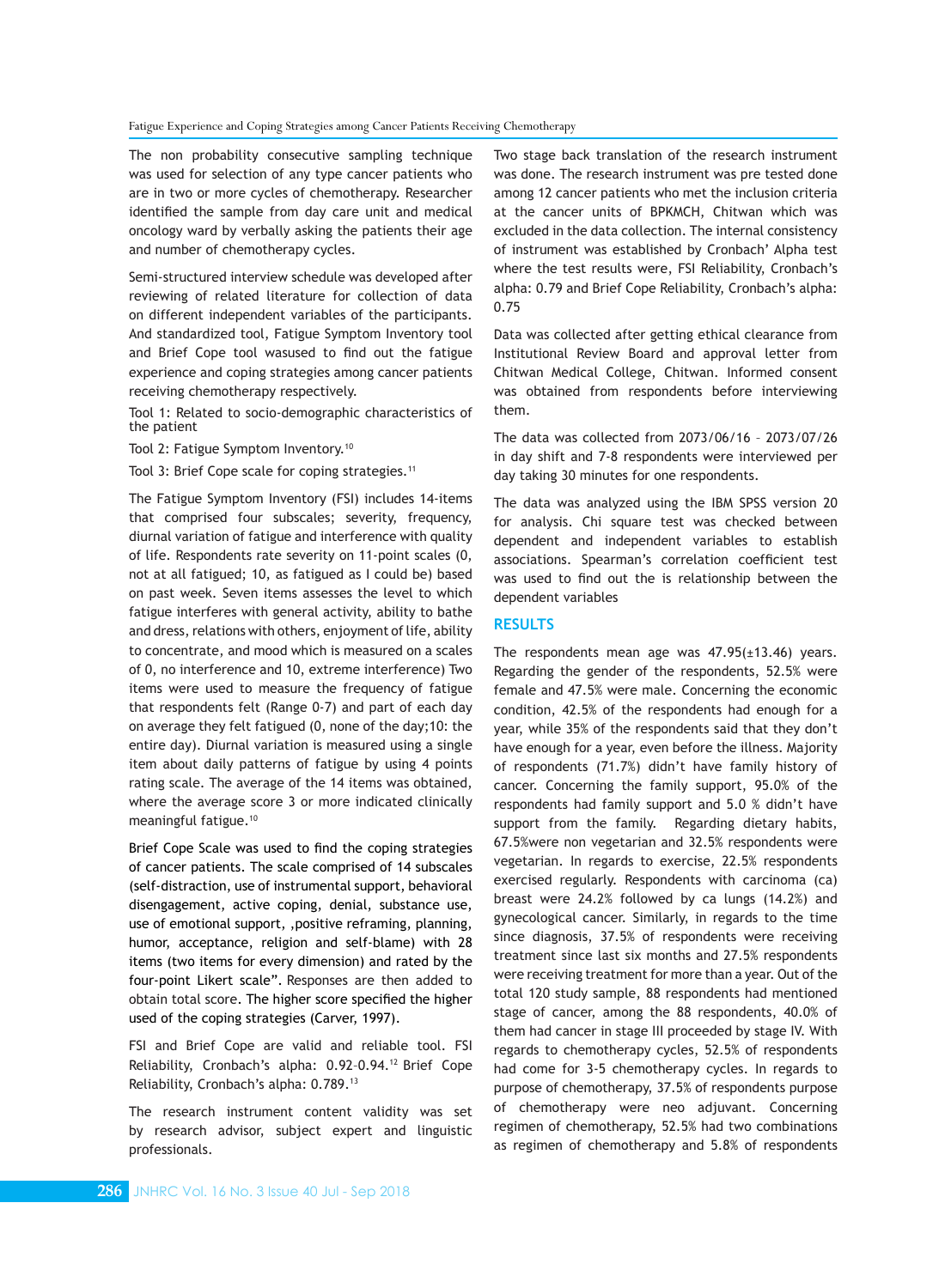Fatigue Experience and Coping Strategies among Cancer Patients Receiving Chemotherapy

had single agent as regimen of chemotherapy. With regards to physical symptoms and health status of respondents, 59.2% respondents experienced pain, 24.2% complained of vomiting, 74.2% and 69.2 % of respondents complained of nausea and alopecia respectively. Similarly, 75.8% respondents complained of sleep disturbances. Concerning Eastern Co-operative Oncology Group (ECOG) performance status, 37.5% had score of 1 (not able to do physically strenuous activity but able to carry work of a light nature) followed by score 0 (indicating active as a normal person). Regarding body mass index 52.5% of respondents were underweight. In regards to hemoglobin level of respondents, 66.7% of the respondents were anemic

| Table 1. Fatigue experiences by the respondents. |            |           |            |  |
|--------------------------------------------------|------------|-----------|------------|--|
| <b>Fatigue Experience</b>                        |            | Frequency | Percentage |  |
| Clinically<br>fatigue $(23)$                     | meaningful | 99        | 82.5       |  |
| No fatigue $(3)$                                 |            | 21        | 17.5       |  |
| Total                                            |            | 120       | 100.0      |  |

Table 1 shows the fatigue experience of the respondents. 82.5% had clinically meaningful fatigue while only 17.5 % had no fatigue.

| Table 2. Coping strategies by the respondents. |           |         |  |  |
|------------------------------------------------|-----------|---------|--|--|
| Coping strategies                              | Frequency | Percent |  |  |
| Adequate coping $(≥2.33)$                      | 61        | 50.8    |  |  |
| Inadequate coping $(2.33)$                     | 59        | 49.2    |  |  |
| Total                                          | 120       | 100.0   |  |  |
| $M2an + SD$ 2.3+0.73                           |           |         |  |  |

*Mean ±SD, 2.33±0.73*

Table 2 represents the use of coping strategies by the respondents which showed 50.8% used adequate coping strategies while 49.2% used inadequate coping strategies.

The Chi-square test showed that age of respondents, exercise, episodes of chemotherapy, pain, sleep disturbance, BMI, hemoglobin were statistically significant with the fatigue experience (Table 3).

Similarly, the chi-square test showed that the pain, consumption of alcohol and sleep disturbance were statistically significant with the coping strategies (Table 4).

| Table 3. Association between ratigue experience and<br>socio-demographic factors. |                                     |               |  |       |
|-----------------------------------------------------------------------------------|-------------------------------------|---------------|--|-------|
| Variables                                                                         | <b>Fatigue Experience</b>           | $X^2$         |  |       |
|                                                                                   | Clinically<br>Meaningful<br>Fatigue | No<br>Fatigue |  | value |
|                                                                                   | n(%)                                | n(%)          |  |       |

| Age                      |                                                          |          |       |           |
|--------------------------|----------------------------------------------------------|----------|-------|-----------|
| <40 years                | 22(64.7)                                                 | 12(35.3) |       |           |
| 41-50 years              | 25(86.2)                                                 | 4(13.8)  |       |           |
| 51-60 years              | 32 (91.4)                                                | 3(8.6)   | 9.99  |           |
| >61 years                | 20(90.9)                                                 | 2(9.1)   |       | $0.019**$ |
| Sex                      |                                                          |          |       |           |
| Male                     | 47(82.5)                                                 | 10(17.5) |       |           |
| Female                   | 52(82.5)                                                 | 11(17.5) | 0.000 | 0.99      |
| <b>Education</b>         |                                                          |          |       |           |
| Literate                 | 42(77.4)                                                 | 12(22.2) | 1.516 | 0.218     |
| Illiterate               | 57(86.4)                                                 | 9(13.6)  |       |           |
| <b>Marital</b><br>status |                                                          |          |       |           |
| Married                  | 89(85.6)                                                 | 15(14.4) |       |           |
| Single                   | 10(62.5)                                                 | 6(37.5)  | 4.310 | $0.056*$  |
| <b>Alcohol</b>           |                                                          |          |       |           |
| Yes                      | 11(84.6)                                                 | 2(15.4)  | 0.047 | $0.832**$ |
| <b>No</b>                | 88(82.2)                                                 | 19(17.8) |       |           |
| <b>Exercise</b>          |                                                          |          |       |           |
| Yes                      | 18(66.7)                                                 | 9(33.3)  | 5.398 | $0.030*$  |
| No                       | 81(87.1)                                                 | 12(12.9) |       |           |
|                          | <b>Episodes of chemotherapy</b>                          |          |       |           |
| 2 cycles                 | 17(63.0)                                                 | 10(37.0) |       |           |
| 3-5 cycles               | 56(88.9)                                                 | 7(11.1)  | 8.187 | 0.017     |
| >6 cycles                | 26(86.7)                                                 | 4(13.3)  |       |           |
| Pain                     |                                                          |          |       |           |
| Yes                      | 63(88.7)                                                 | 8(11.3)  | 4.678 | 0.031     |
| No                       | 36(73.5)                                                 | 13(26.5) |       |           |
| Yes                      | 69(83.1)                                                 | 14(16.9) | 0.075 | 0.785     |
| No                       | 30(81.1)                                                 | 7(18.9)  |       |           |
| Sleep disturbance        |                                                          |          |       |           |
| Yes                      | 79(86.8)                                                 | 12(14.2) | 4.852 | 0.028     |
| No                       | 20(69.0)                                                 | 9(31.0)  |       |           |
| <b>BMI</b>               |                                                          |          |       |           |
| Underweight              | 55(87.3)                                                 | 8(12.7)  | 8.560 | $0.014*$  |
| Normal<br>range          | 33(71.7)                                                 | 13(28.3) |       |           |
| Overweight               | 11(100)                                                  |          |       |           |
| Hemoglobin               |                                                          |          |       |           |
| Normal                   | 28(70.0)                                                 | 12(30.0) | 6.494 | 0.011     |
| Abnormal                 | 71(88.8)                                                 | 9(11.2)  |       |           |
|                          | Significance level at 0.05. Likelihoodratio**.Continuity |          |       |           |

*Significance level at 0.05, Likelihoodratio\*\*,Continuity correction\**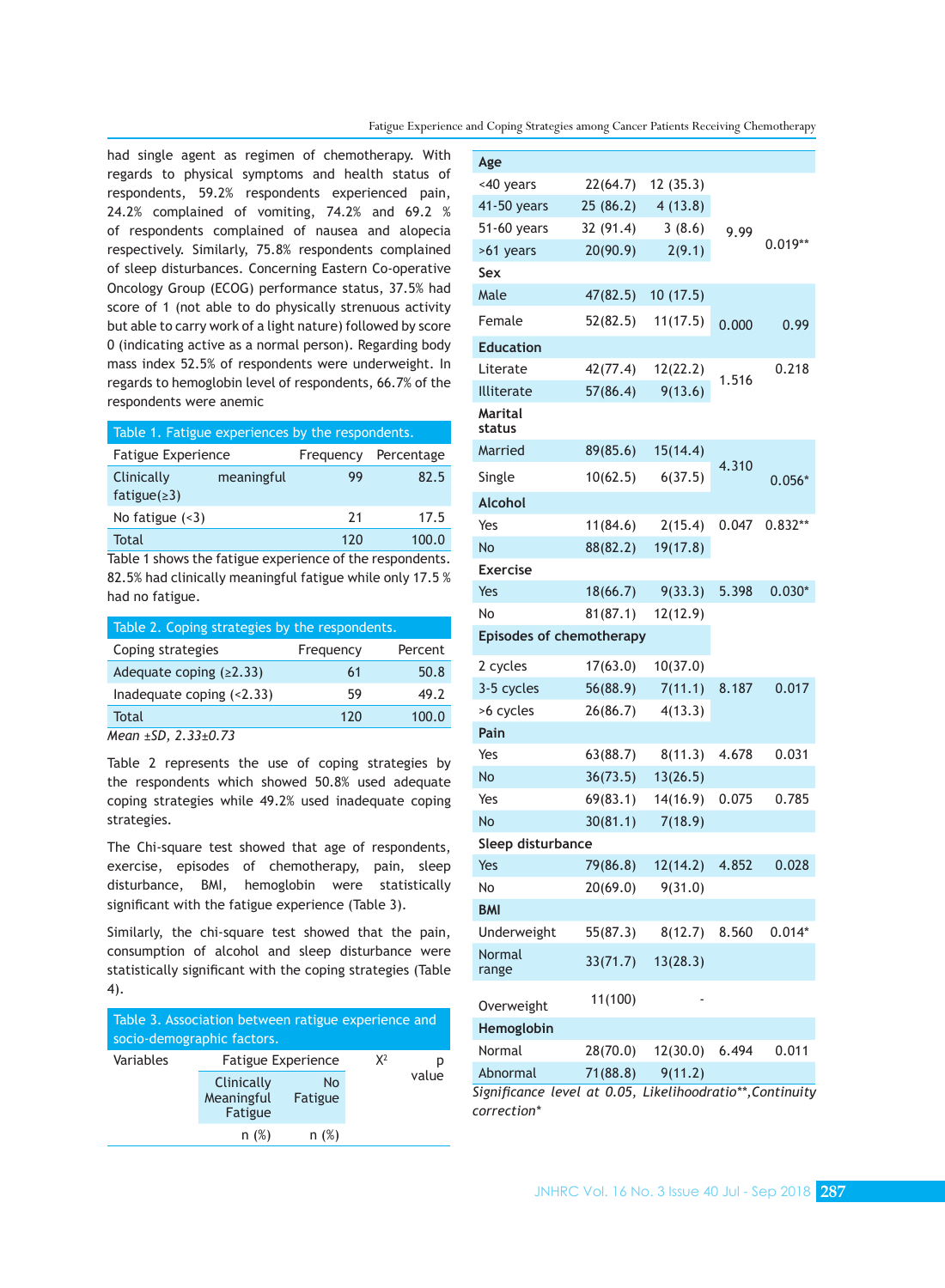|  |  |  |  |  |  | Fatigue Experience and Coping Strategies among Cancer Patients Receiving Chemotherapy |
|--|--|--|--|--|--|---------------------------------------------------------------------------------------|
|--|--|--|--|--|--|---------------------------------------------------------------------------------------|

| Table 4. Association between coping strategies and |                                              |            |       |       |
|----------------------------------------------------|----------------------------------------------|------------|-------|-------|
| socio demographic factors.                         |                                              |            |       |       |
| Variables                                          | <b>Coping Strategies</b><br>$X^2$<br>p value |            |       |       |
|                                                    | Adequate                                     | Inadequate |       |       |
|                                                    | Coping                                       | Coping     |       |       |
|                                                    | n(%)                                         | n. (%)     |       |       |
| <b>Alcohol</b>                                     |                                              |            |       |       |
| Yes                                                | 10(76.9)                                     | 3(23.1)    | 3.971 | 0.046 |
| No                                                 | 51(47.7)                                     | 56(52.3)   |       |       |
| Pain                                               |                                              |            |       |       |
| Yes                                                | 28(39.4)                                     | 43(60.6)   | 9.036 | 0.003 |
| No                                                 | 33(67.3)                                     | 16(32.7)   |       |       |
| <b>Vomiting</b>                                    |                                              |            |       |       |
| Yes                                                | 13(44.8)                                     | 16(55.2)   | 0.552 | 0.458 |
| <b>No</b>                                          | 48(52.7)                                     | 43(47.3)   |       |       |
| <b>Nausea</b>                                      |                                              |            |       |       |
| Yes                                                | 46(51.7)                                     | 43(48.3)   | 0.100 | 0.752 |
| No                                                 | 15(48.4)                                     | 16(51.6)   |       |       |
| <b>Diarrhea</b>                                    |                                              |            |       |       |
| Yes                                                | 8(61.5)                                      | 5(38.5)    | 0.669 | 0.414 |
| <b>No</b>                                          | 53(49.5)                                     | 54(50.5)   |       |       |
| Alopecia                                           |                                              |            |       |       |
| Yes                                                | 41(49.4)                                     | 42(50.6)   | 0.222 | 0.638 |
| No                                                 | 20(54.1)                                     | 17(45.9)   |       |       |
| Sleep disturbance                                  |                                              |            |       |       |
| Yes                                                | 39(42.9)                                     | 52(57.1)   | 9.585 | 0.002 |
| No                                                 | 22(75.9)                                     | 7(24.1)    |       |       |
| Hemoglobin                                         |                                              |            |       |       |
| Normal                                             | 22(55.0)                                     | 18(45.0)   | 0.417 | 0.519 |
| Abnormal                                           | 39(48.8)                                     | 41(51.2)   |       |       |
| Significance level at 0.05                         |                                              |            |       |       |

Table 5. Relationship between ratigue experience and coping strategies of respondents.

| Variables                                          | Correlation value<br>(r) | p value            |
|----------------------------------------------------|--------------------------|--------------------|
| Fatigue experience and<br><b>Coping Strategies</b> |                          | $-0.490 \le 0.001$ |
| $Cianificationcolot \{a,b,c\}$                     |                          |                    |

 *Significance level at 0.05* 

Table 3 depicts spearmans' rank correlation coefficient which is calculated to find out bivariate relationship among fatigue experience and coping strategies, the findings showed the significant relationship between coping strategies and fatigue experience of respondents (r= -0.490, p=<0.001). The strength of the relationships was moderate. This specified that respondents who had

adequate coping strategies tended to have low fatigue experience and vice versa.

## **DISCUSSION**

Regarding fatigue experience, 82.5 % respondents experienced fatigue which was near to similar to study finding by a study<sup>14</sup> that showed  $86\%$  of the respondents experienced fatigue. According to this study finding, fatigue experience of respondents was compared between different selected variables of the respondents. Among all variables, age, exercise, sleep disturbances, pain, BMI, hemoglobin level and number of chemotherapy cycles was found to be significant for effecting the fatigue experience of respondents.

Sleep disturbance and fatigue was highly significant in this study which is consistent to the study finding results by Mota et al<sup>15</sup> and Tian et al.<sup>16</sup> Sleep in cancer patients receiving chemotherapy shows strong relations between fatigue and various sleep parameters, like poor sleep quality, interruption in initiation and maintenance of sleep, insufficient sleep, and being awake at nighttime.<sup>17</sup>

Exercise had also statistical significant relations with fatigue. Exercise is one of the non pharmacological interventions recommended by NCCN (2012) practice guidelines for CRF, exercise has the strongest evidence for treating fatigue.

In the present study, there were significant relations between pain and fatigue. The finding is nearly similar with another study carried by Safee et al.<sup>18</sup> The cancer patients experience enduring pain which could lead to different complicated symptoms including physical as well as psychological that results the patients to feel fatigue.19

Anemia is one of the adverse effects of cancer or the cancer treatment. In this study; the patients having low hemoglobin level experienced a higher level of fatigue than the patient with high hemoglobin level. This result is similar with the results of previous studies by Obead et al.<sup>8</sup>

Regarding coping strategies, 50.8% had used adequate coping strategies while 49.2 had used inadequate coping strategies. The most common used coping strategies were "Self distraction" followed by "Use of instrumental support", "Acceptance "Planning" and "Use of emotional support". The less common strategies used was "Substance use". The finding was similar with the study finding of Yahaya et  $al<sup>13</sup>$  that showed the most common used coping strategies were "Religion", followed by "Acceptance", "Use of emotional support" and "Use of instrumental support" and least common strategies used were "Behavioral disengagement",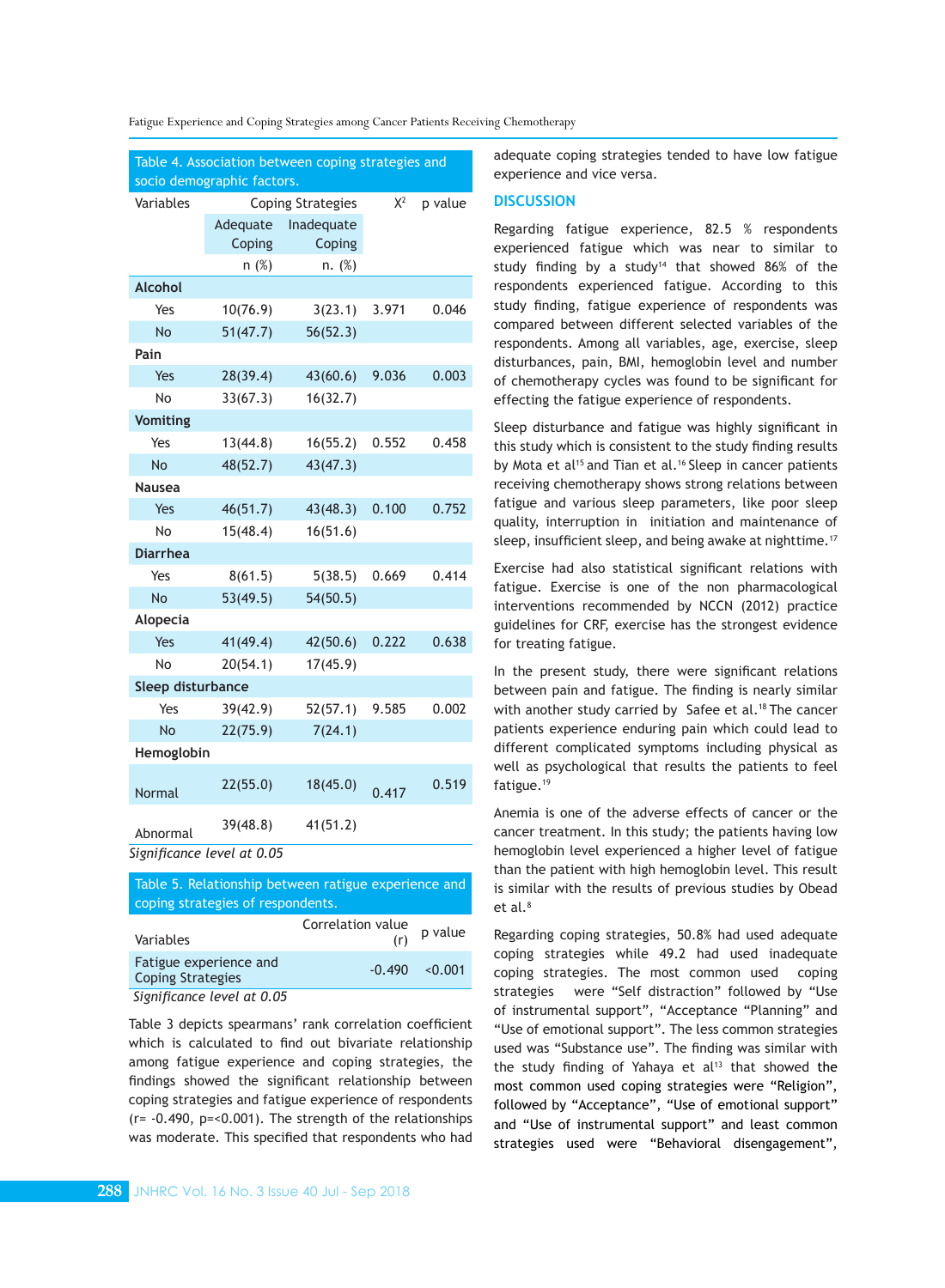"Denial", "Self-blame" and "Substance use".

In the current study, the coping strategies that respondents used were compared between different selected variables of the respondents. Among all variables, sleep, pain and consumption of alcohol was found to be significant for influencing the coping strategies used by the respondents. Sleep disturbances was highly significant with the coping strategies of respondents. Chan<sup>20</sup> carried a prospective study which showed that 34.2% of patients received chemotherapy where the coping behaviors adopted by participants as being most effective were: taking small duration sleeps, involving in activities that divert them from their fatigue, and performing various activities to improve sleep at night. This showed that respondents cope with the treatment related effects by improving their sleep therefore sleep disturbance can highly affect their use of coping strategies.

In the current study, there was significant relationship between coping strategies and fatigue experience of respondents but the strength of the relationships was moderate. This specified that respondents who had adequate coping strategies tended to have low fatigue experience and vice versa.

Fatigue affects the individual activities of daily living and it is highly prevalent in cancer especially receiving various treatment therapies. This can be addressed by encouraging cancer patients to select those coping strategies that can help to reduce fatigue and improve quality of life.<sup>6</sup> Findings of the study by Chan<sup>20</sup> indicated that strengthening coping strategies and improving depressive symptoms are important for improving fatigue management by self outcomes for the cancer patients. Likewise, study finding of Lou<sup>21</sup> showed that the coping scores were found to be positive estimator for the relief level from fatigue.

The limitation of this study is the difference of the study sample in regards to tumor types and the various modes of treatment. The next limitation is that the study sample was taken from a single setting. The period of data collection was only for 4 weeks.

# **CONCLUSIONS**

The study findings revealed that majority of the respondents experienced clinically meaningful fatigue and concerning the coping strategies, half of the respondents had adequate coping strategies. The results indicate that age, exercise, episodes of chemotherapy, pain, sleep disturbance, BMI and hemoglobin were predictor for the respondents to experience clinically significant fatigue. Similarly, alcohol consumption, pain and sleep disturbance were the predictor to utilization

of adequate coping strategies. The relationship between fatigue and coping was identified which concluded the negative relationship among coping strategies and fatigue experience of respondents.

## **REFERENCES**

- 1. American Cancer Society . Cancer Facts & Figures 2016. Annual report (2016): 53*.*
- 2. Annual Report, B.P. Koirala Memorial Cancer Hospital, Bharatpur, Nepal, 2014
- 3. Dupuis LL, Ethier MC, Tomlinson D, Hesser T, Sung L. A systematic review of symptom assessment scales in children with cancer. BMC Cancer. 2012;12(1):430. [\[DOI\]](https://doi.org/10.1186/1471-2407-12-430)[\[Full Text Link\]](https://bmccancer.biomedcentral.com/articles/10.1186/1471-2407-12-430)
- 4. Hofman M, Ryan JL, Figueroa-Moseley CD, Jean-Pierre P, Morrow GR. Cancer-related fatigue: the scale of the problem. Oncologist. 2007;12(Supplement 1):4-10.
- 5. National Comprehensive Cancer Network (NCCN). NCCN clinical practice guide-lines in oncology: cancerrelated. 2012.
- 6. Lee YH, Tsai YF, Lai YH, Tsai CM. Fatigue experience and coping strategies in Taiwanese lung cancer patients receiving chemotherapy. J Clin Nurs. 2008;17(7):876-83. [\[DOI\]](https://doi.org/10.1111/j.1365-2702.2007.02021.x)[\[Full Text Link\]](https://onlinelibrary.wiley.com/doi/full/10.1111/j.1365-2702.2007.02021.x)
- 7. Chalise P, Pandey RA, Chaliseb HN. Self-care practices and their perceived effectiveness among fatigued cancer patients in Nepal. Age. 2012;20(29):30-9[\[Full Text Link\]](https://s3.amazonaws.com/academia.edu.documents/32393591/Self_Care_Practices_and_Their_Perceived_Effectiveness_among_Fatigued_Cancer_Patients_in_Nepal-1.pdf?AWSAccessKeyId=AKIAIWOWYYGZ2Y53UL3A&Expires=1534228084&Signature=m71rksHN%2F%2F949EjKJJOYjfSM32U%3D)
- 8. Obead KA, Yaser S, Khattab M, Al-badainah F, Saqer L, Al-dosouqi N. Chemotherapy-induced Fatigue among Jordanian Cancer Patients: What are the Contributing Factors?. Middle East J Cancer. 2014;5(2):75-82. [\[Link\]](http://mejc.sums.ac.ir/index.php/mejc/article/view/160)
- 9. Al Qadire M, Al Khalaileh M. Prevalence of symptoms and quality of life among Jordanian cancer patients. Clin Nurs Res. 2016;25(2):174-91. [\[ABSTRACT\]](file:///C:/Users/Pradeep/Desktop/July_Sep%202018/Article/1098/%5bABSTRACT%5d)
- 10. Donovan KA, Jacobsen PB, Small BJ, Munster PN, Andrykowski MA. Identifying clinically meaningful fatigue with the Fatigue Symptom Inventory. J Pain Symptom Manag. 2008;36(5):480-7. [\[DOI\]](https://doi.org/10.1016/j.jpainsymman.2007.11.013)[\[Science Direct\]](https://www.sciencedirect.com/science/article/pii/S088539240800208X)
- 11. Carver CS. You want to measure coping but your protocol'too long: Consider the brief cope. Int J Behav Med. 1997;4(1):92.[\[Full Text Link\]](https://link.springer.com/article/10.1207/s15327558ijbm0401_6)
- 12. Hann DM, Jacobsen PB, Azzarello LM, Martin SC, Curran SL, Fields KK, et all. Measurement of fatigue in cancer patients: development and validation of the Fatigue Symptom Inventory. Quality of Life research. 1998 May 1;7(4):301-10. [\[Full Text Link\]](https://link.springer.com/article/10.1023/A:1024929829627)
- 13. Yahaya NA, Subramanian P, Bustam AZ, Taib NA.